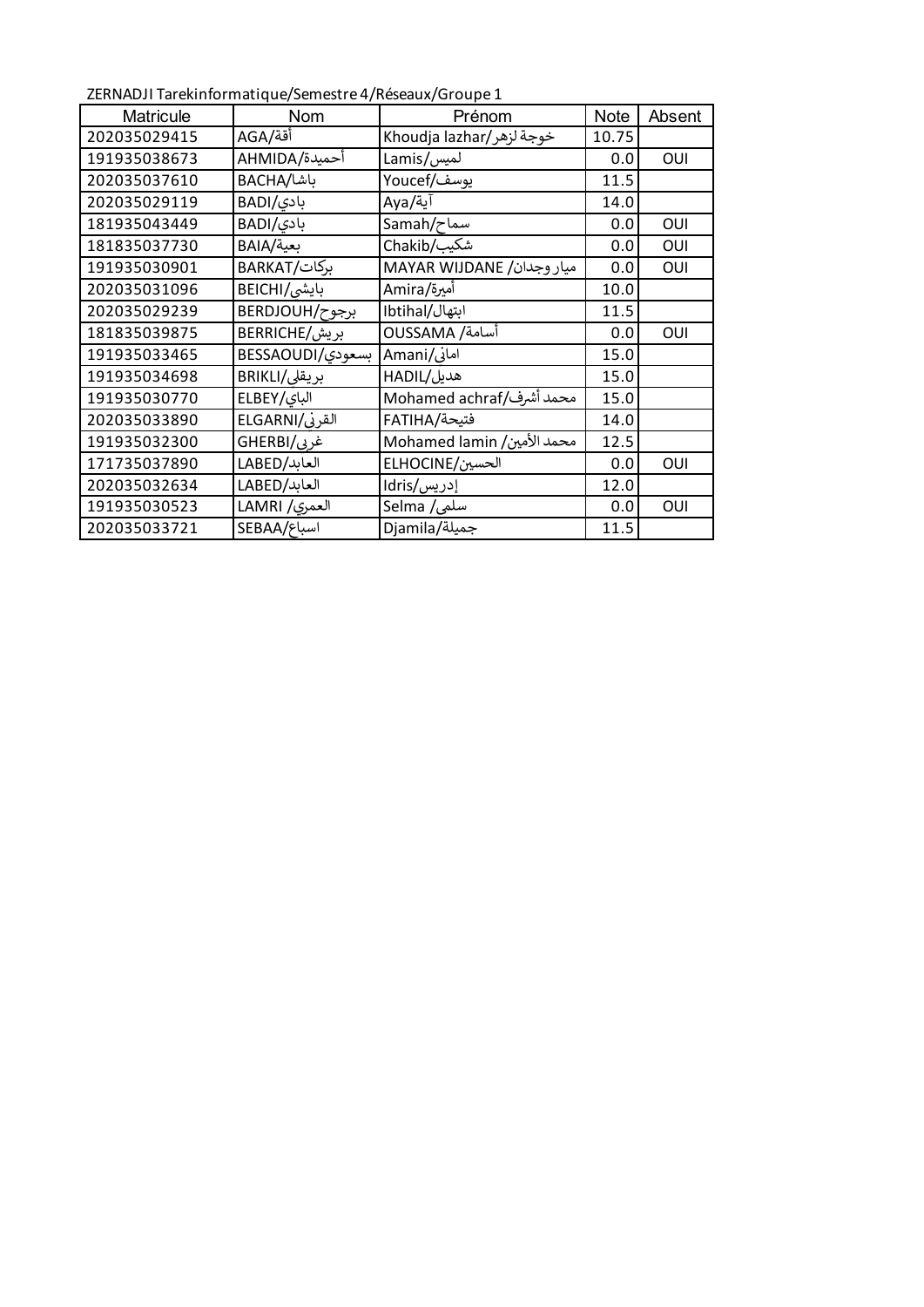ZOUAI Meftahinformatique/Semestre 4/Réseaux/Groupe 2

| <b>Matricule</b> | <b>Nom</b>                  | Prénom                             | <b>Note</b> | Absent |
|------------------|-----------------------------|------------------------------------|-------------|--------|
| 202035037024     | بعیسی/BAAISSA               | MOHAMMED KHALIL/محمد خليل          | 9.5         |        |
| 191935038745     | بلوطي/BELLOUTI              | MOHAMED ISLAM/محمد اسلام           | 8.0         |        |
| 202035029719     | بن عبة/BEN ABBA             | فؤاد/FOUAD                         | 9.0         |        |
| 191935030761     | بن عباس/BEN ABBES           | Moubarek tejeddine/مبارك تاج الدين | 11.5        |        |
| 202035037204     | بن عبد القادر/BENABDELKADER | میرة/MIRA                          | 12.5        |        |
| 191935030239     | بن على/BEN ALI              | إكرام/IKRAM                        | 10.0        |        |
| 191935038663     | بن عطية/BEN ATIA            | فارس/FARES                         | 8.0         |        |
| 202035029720     | بن ابراهيم/BEN BRAHIM       | فاتح/FATEH                         | 13.75       |        |
| 191935031242     | بن بريكة/BEN BRAIKA         | MOUHAMED ZAKARIA/بمحمد زكريا       | 13.75       |        |
| 202035029642     | بن خليف/BEN KHELIF          | صهيب/SOHAIB                        | 13.5        |        |
| 202035035728     | بن سعيد/BEN SAID            | عبیر/ABIR                          | 12.0        |        |
| 202035035763     | بن سعيد/BEN SAID            | هناء/Hana                          | 14.0        |        |
| 202035029472     | بن ساسی/BENSASSI            | رضا/RIDHA                          | 10.0        |        |
| 202035030211     | بن ساسی/BEN SASSI           | صلاح الدين/SALAH EDDINE            | 11.75       |        |
| 181835035731     | بن صغير/ BEN SEGHIER        | خديجة/KHEDIDJA                     | 4.5         |        |
| 202035030170     | بن زید/BENZEID              | MOHAMED DJIHAD/محمد جهاد           | 11.25       |        |
| 191935030668     | بن زيد/BEN ZEID             | عقيلة/AKILA                        | 14.75       |        |
| 202035038027     | بوداود/BOUDAOUD             | یحی/YAHIA                          | 9.75        |        |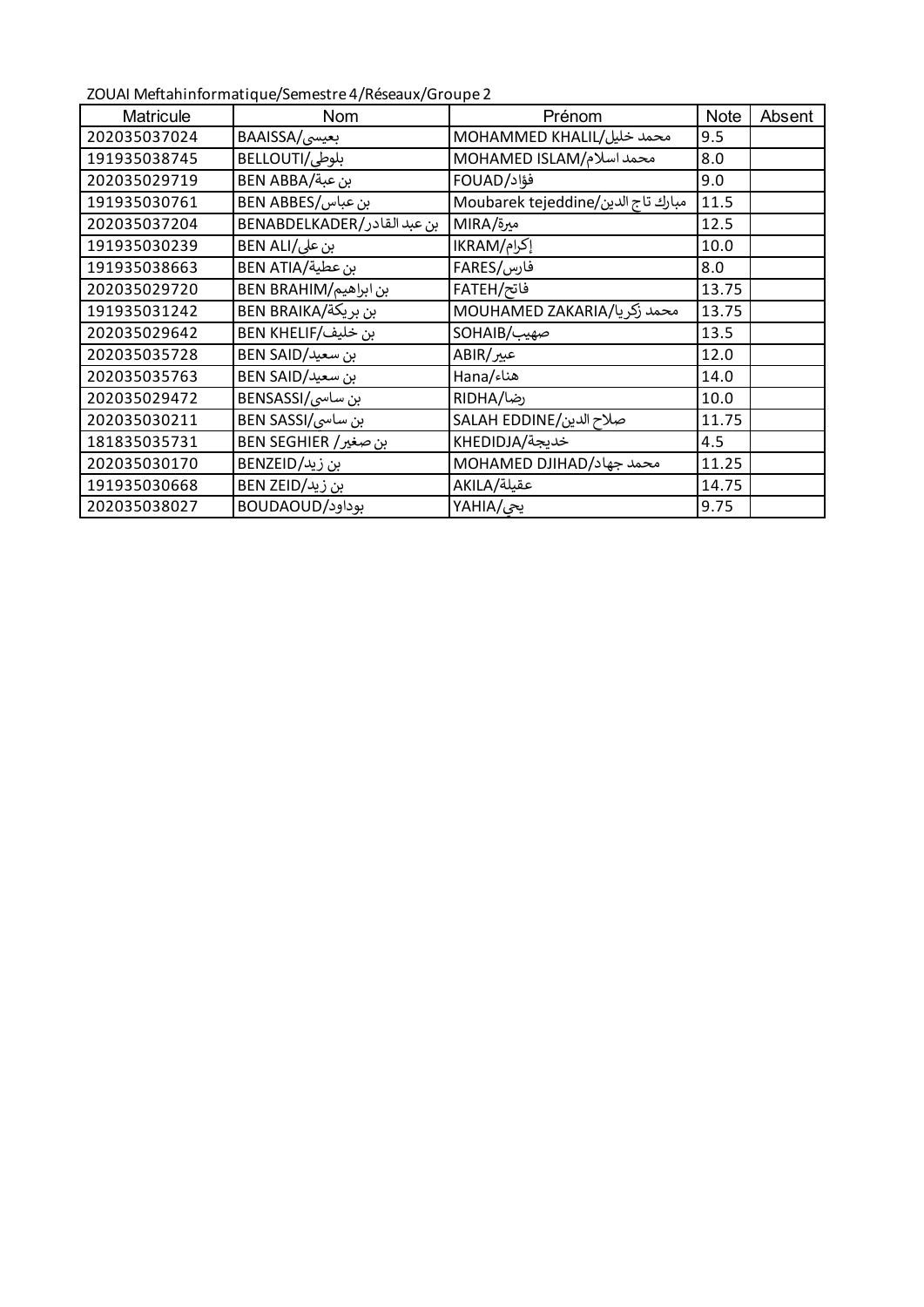ABABSA Tarekinformatique/Semestre 4/Réseaux/Groupe 3

| <b>Matricule</b> | <b>Nom</b>          | Prénom                  | <b>Note</b> | Absent |
|------------------|---------------------|-------------------------|-------------|--------|
| 202031079341     | بن صغير/BENSEGHIER  | مريم/MERIEM             |             | OUI    |
| 181835036023     | بن زطة/BEN ZETTA    | مهدی/MAHDI              | 10          |        |
| 202035032988     | بيسة/BISSA          | MAROUA/ةمروة            | 16          |        |
| 202035031299     | بيطام/BITAM         | سارة/SARA               | 19,5        |        |
| 202035037966     | BOUABID/بوعبيد      | عبد الستار/ABDESETTAR   | 11          |        |
| 202035031207     | بوعيشة/BOUAICHA     | جيهان/DJIHANE           | 8           |        |
| 171735040170     | بوعزيز/BOUAZIZ      | آسیا/ASSIA              | 12          |        |
| 202035029431     | بوستة/BOUCETTA      | دنیا/DOUNIA             | 8           |        |
| 202035031728     | بوشريط/BOUCHERITTE  | ملاك/MALAK              | 15,5        |        |
| 202035030146     | بودوح/BOUDOUH       | بادیس/BADIS             | 17          |        |
| 191935037338     | بوغديري/BOUGHEDIRI  | عبد الله/ABDALLAH       | 19          |        |
| 181835038832     | بوهالي/BOUHALI      | سلسبيل/SALSABIL         |             | OUI    |
| 191935036365     | بورزق/BOUREZG       | أيوب/AYYOUB             |             | OUI    |
| 202035029391     | بوزيدى/BOUZIDI      | حمزة/HAMZA              | 18          |        |
| 202035030158     | جوامع/DJOUAMA       | صلاح الدين/SALAH EDDINE | 19          |        |
| 202035030311     | غضاب/GHEDDAB        | دنیا/DOUNIA             | 12          |        |
| 202035029567     | تلى/TELLI           | سلمی/SELMA              | 18          |        |
| 171735036048     | تېرمسين/TIBERMACINE | أكرم بشير/AKRAM BACHIR  |             | OUI    |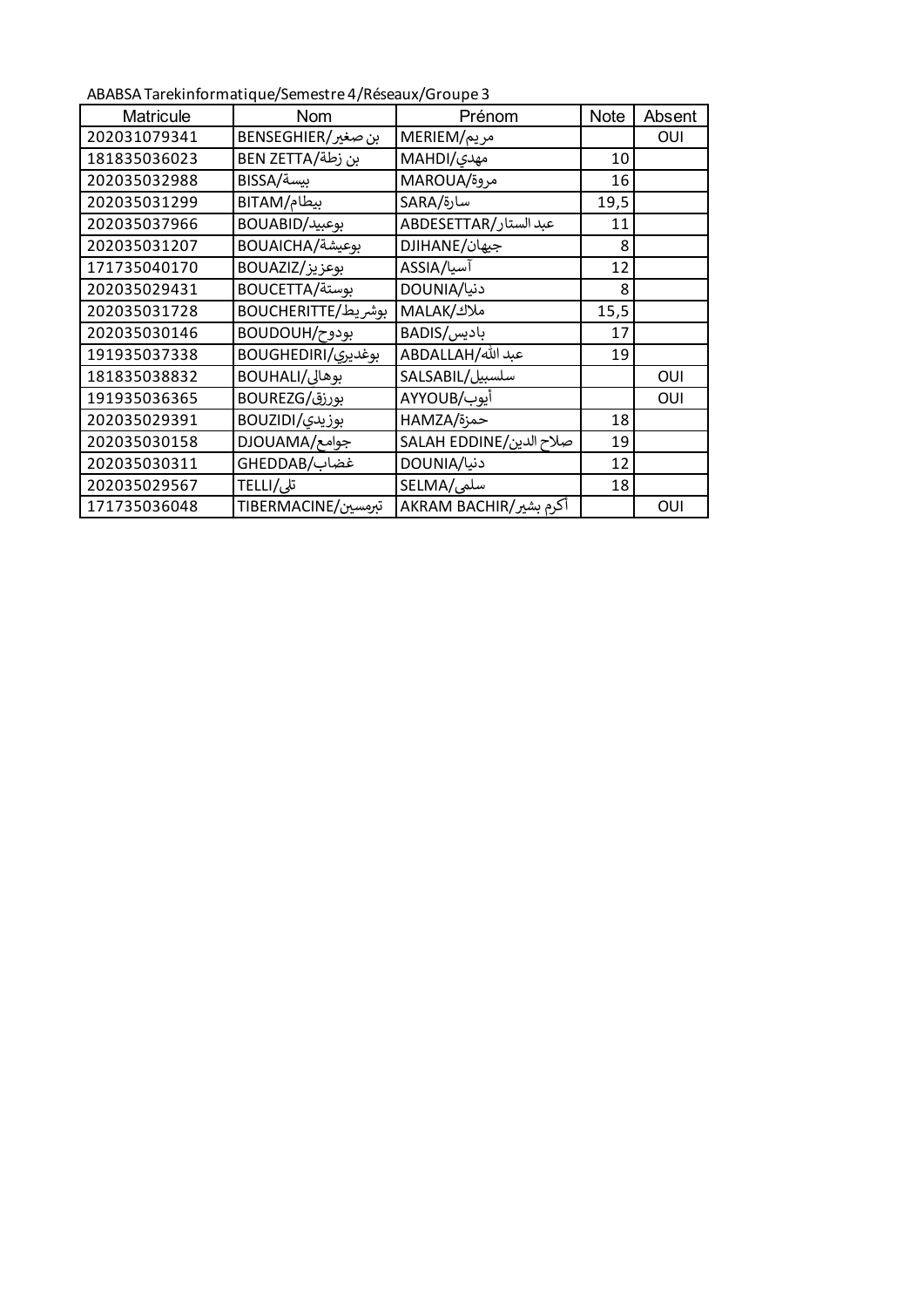BENAMEUR Sabrinainformatique/Semestre 4/Réseaux/Groupe 4

| <b>Matricule</b> | Nom                | Prénom                             | <b>Note</b> |
|------------------|--------------------|------------------------------------|-------------|
| 202035029812     | جاب الله/DJABALLAH | محمد إسلام/MOHAMED ISLEM           | 13          |
| 181835039821     | جباری/DJEBBARI     | على عبد النور/ ALI ABDENOUR        | 12          |
| 191935036050     | جدو/DJEDDOU        | لجينة/LOUDJEYNA                    | 12.75       |
| 202035031209     | جحيش/DJEHICHE      | حسام الدين/HOUSSAM EDDINE          | 14.5        |
| 191935036406     | جليد/DJELID        | سارة/SARA                          |             |
| 202035030154     | جلة/DJELLA         | رفيدة/ROFAIDA                      | 16          |
| 202035029137     | جلول/DJELLOUL      | أحمد فادى/AHMED FADI               |             |
| 181935045603     | جمعی/DJEMAI        | أشرف/ ACHREF                       | 17.5        |
| 202035032606     | جناد/DJENNAD       | أسماء/ASMA                         | 17          |
| 181835033029     | جوامع/DJOUAMA      | أمين/AMINE                         | 16          |
| 191935030855     | جوامع/DJOUAMA      | مريم/ MERIEM                       | 17          |
| 202035041650     | جودي/DJOUDI        | OUSSAMA ABDELILLEH/اسامة عبد الإله | 15          |
| 181835037911     | حسيني/HACINI       | سيف الدين/SAIFEDDINE               | 15.25       |
| 191935035365     | حجوجي/HADJOUDJI    | الياس/ILIASSE                      |             |
| 202035029175     | حامد/ HAMED        | OUMAIMA/آمیمة                      | 16          |
| 202035042622     | حسنی/HASNI         | ملاك/MALAK                         | 15.75       |
| 202035031502     | حسانی/HASSANI      | MOHAMED ABBES/محمد عباس            | 18.5        |
| 202035029665     | تومى/TOUMI         | عبد الحميد/Abdelhamid              | 13.5        |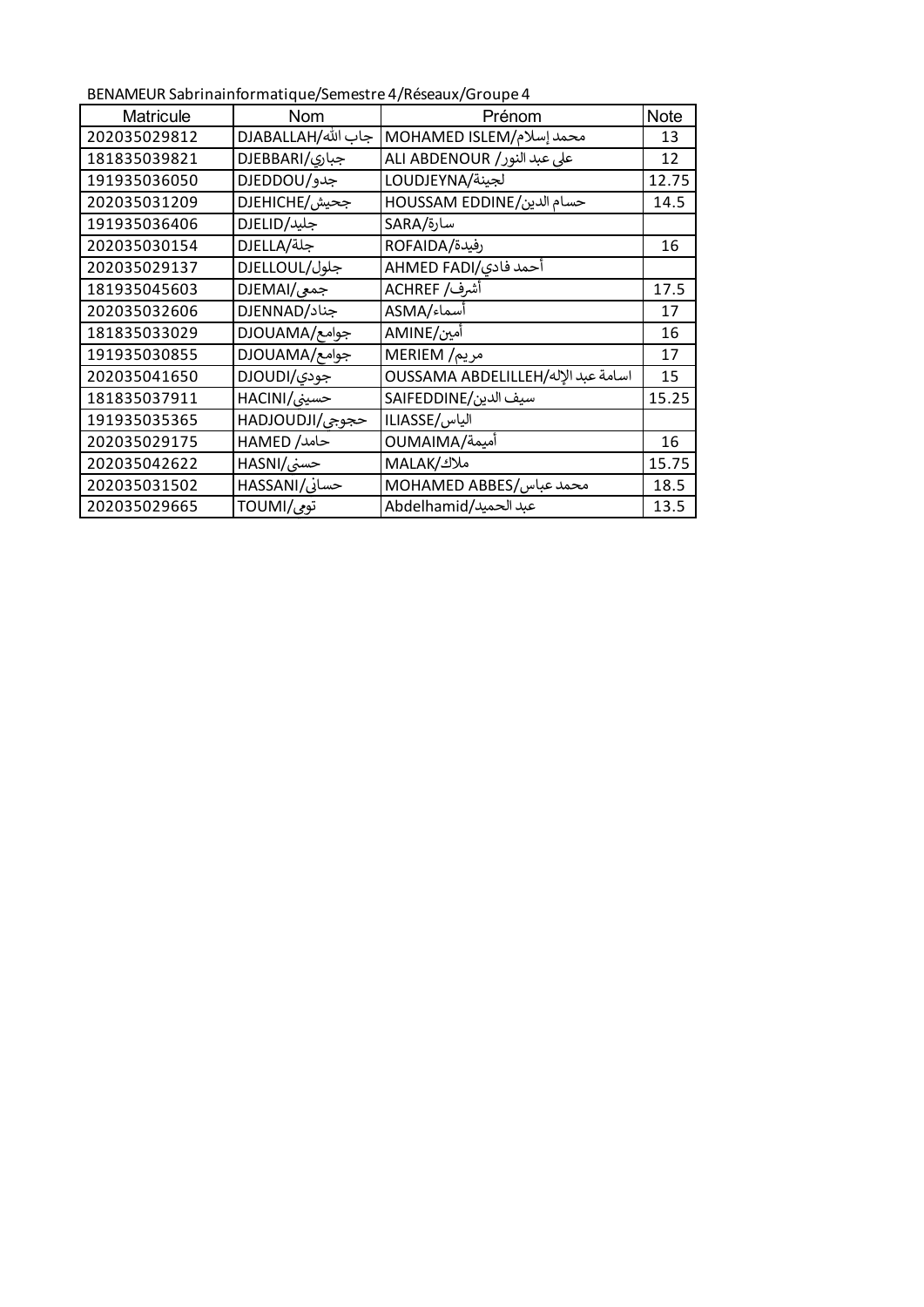ZERNADJI Tarekinformatique/Semestre 4/Réseaux/Groupe 5

| <b>Matricule</b> | Nom                 | Prénom                              | <b>Note</b> | Absent |
|------------------|---------------------|-------------------------------------|-------------|--------|
| 181835032303     | دعدوعة/DADOUA       | رائد أكرم/RAID AKRAM                | 9.75        |        |
| 202035031065     | دالی علی/DALI ALI   | أحمد راقى/AHMED RAKI                | 11.5        |        |
| 202035030377     | دکالی/DEKALI        | يسرى/ YOUSRA                        | 9.0         |        |
| 181935044281     | دنفر/DENFER         | المعز لدين الله/EL MOUIZ LIDINELLAH | 12.75       |        |
| 202035031186     | دوباخ/DOUBBAKH      | بشری/BOUCHRA                        | 0.0         | OUI    |
| 191935030216     | حنفی/HANAFI         | أنيس/ANIS                           | 7.5         |        |
| 202035030179     | حنو/HANOU           | نورهان فطيمة/NOURHANE FATIMA        | 10.0        |        |
| 181935045695     | حليس/HELIS          | خنساء/ KHANSA                       | 11.5        |        |
| 171735051500     | HELOUA/             | فتيحة/Fatiha                        | 0.0         | OUI    |
| 181935043346     | حیونی/HIOUNI        | ریان/RAIANE                         | 10.5        |        |
| 202035033808     | خیزار/KHAIZAR       | سهام/SIHAM                          | 0.0         | OUI    |
| 181835035642     | خرشی/KHARCHI        | إبراهيم خليل/IBRAHIM EL KHALIL      | 4.25        |        |
| 191935033447     | خرف الله/KHARFALLAH | اسامة/OUSSAMA                       | 4.75        |        |
| 191935030872     | خلیل/KHELIL         | ملاك/MALAK                          | 10.0        |        |
| 202035029405     | خمار/KHEMMAR        | خديجة رزان/KHADIDJA RAZANE          | 11.25       |        |
| 202035032773     | خربيش/KHERBICH      | رقية/REGUIA                         | 12.0        |        |
| 181835033258     | خياف/KHIAF          | صهيب/SOHAIB                         | 13.0        |        |
| 202035031531     | خبري/KHOBZI         | مصطفى/Mustapha                      | 14.0        |        |
| 202035029609     | خونی/KHOUNI         | شهاب الدين/CHIHAB EDDINE            | 13.75       |        |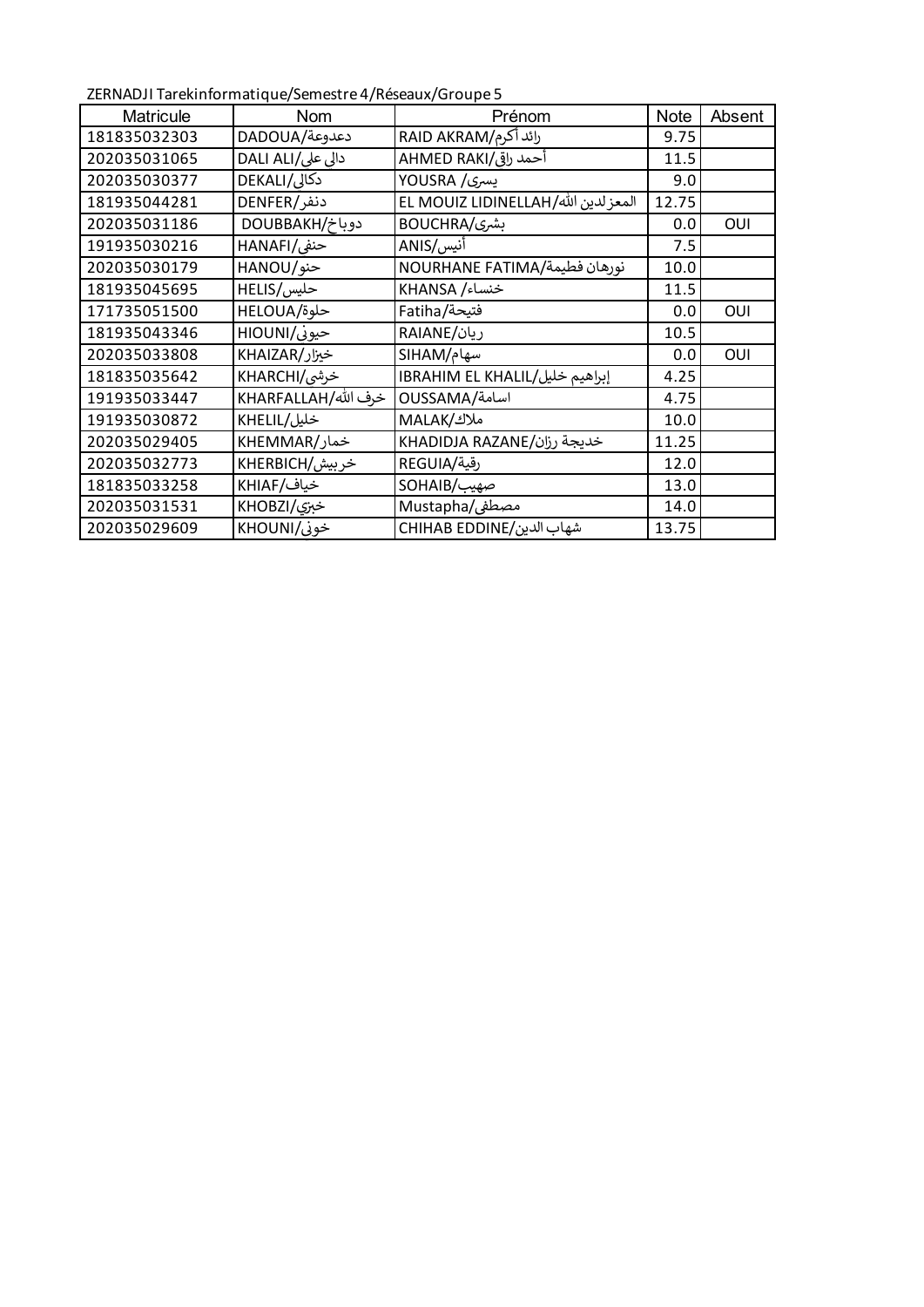| OUAAR Hananeinformatique/Semestre 4/Réseaux/Groupe 6 |                            |                                                   |             |        |                   |             |
|------------------------------------------------------|----------------------------|---------------------------------------------------|-------------|--------|-------------------|-------------|
| Matricule                                            | <b>Nom</b>                 | Prénom                                            | <b>Note</b> | Absent | Absence Justifiée | Observation |
| 202035031520                                         | BOUSSAHA /ابوساحة          | مريم/MERIEM                                       | 12.0        |        |                   |             |
| 202035029123                                         | ذبیحی/DEBBIHI              | آية الرحمان/AYAT ERRAHMANE                        | 15.0        |        |                   |             |
| 202035029793                                         | DIDICHE ACHOUR/ديديش عاشور | MOHCENE/محسن                                      | 18.0        |        |                   |             |
| 202035042446                                         | نید/NID                    | لزهر/LAZHAR                                       | 16.0        |        |                   |             |
| 202035029473                                         | راشد <i>ي R</i> ACHEDI/    | رضوان/ RADOUANE                                   | 14.0        |        |                   |             |
| 202035031120                                         | رافعی/RAFAI                | أيوب/AYOUB                                        | 16.0        |        |                   |             |
| 202035034689                                         | RAHAL/رحال                 | 15.0 أشهد امنية النفوس/CHAHD OUMNIATE NOUFOUS     |             |        |                   |             |
| 202035038250                                         | رزاق/REZEG                 | Mohamed slimane/محمد سليمان                       | 16.0        |        |                   |             |
| 191935030899                                         | رزاق/REZEG                 | مولود/Mouloud                                     | 14.0        |        |                   |             |
| 202035030160                                         | رزیق/REZIG                 | 12.0   السلام كمال الدين/ ABDESSALAM KAMEL EDDINE |             |        |                   |             |
| 181835032439                                         | رزیق/REZIG                 | Mlimane/سليمان                                    | 12.0        |        |                   |             |
| 202035031918                                         | ریغی/RIGHI                 | Ahmed/احمد                                        | 12.0        |        |                   |             |
| 202035030109                                         | سعداوي/SAADAOUI            | یسری/Yousra                                       | 17.0        |        |                   |             |
| 202035031717                                         | سهلي/SAHLI                 | عبد الرؤوف/Abderaouf                              | 18.0        |        |                   |             |
| 202035029818                                         | سالم/SALEM                 | MOHAMED ELAMINE/محمد الأمين                       | 18.0        |        |                   |             |
| 191935031172                                         | صولي/SAOULI                | Oussama/أسامة                                     | 15.0        |        |                   |             |
| 202035029370                                         | سليمانى/SLIMANI            | Djamila nawal/حميلة نوال                          | 18.0        |        |                   |             |
| 191935032027                                         | ز عکیر/ZAAKIR              | Amine akram/امين اكرم                             | 16.0        |        |                   |             |
| 191935030408                                         | زغيب/ZEGHIB                | ذكرى/Dhikra                                       | 0.0         | OUI    |                   |             |
| 191935032241                                         | زمیط/ZEMMIT                | فارس/FARIS                                        | 10.0        |        |                   |             |
|                                                      |                            |                                                   |             |        |                   |             |
|                                                      |                            |                                                   |             |        |                   |             |
|                                                      |                            |                                                   |             |        |                   |             |
|                                                      |                            |                                                   |             |        |                   |             |
|                                                      |                            |                                                   |             |        |                   |             |
|                                                      |                            |                                                   |             |        |                   |             |
|                                                      |                            |                                                   |             |        |                   |             |
|                                                      |                            |                                                   |             |        |                   |             |
|                                                      |                            |                                                   |             |        |                   |             |
|                                                      |                            |                                                   |             |        |                   |             |
|                                                      |                            |                                                   |             |        |                   |             |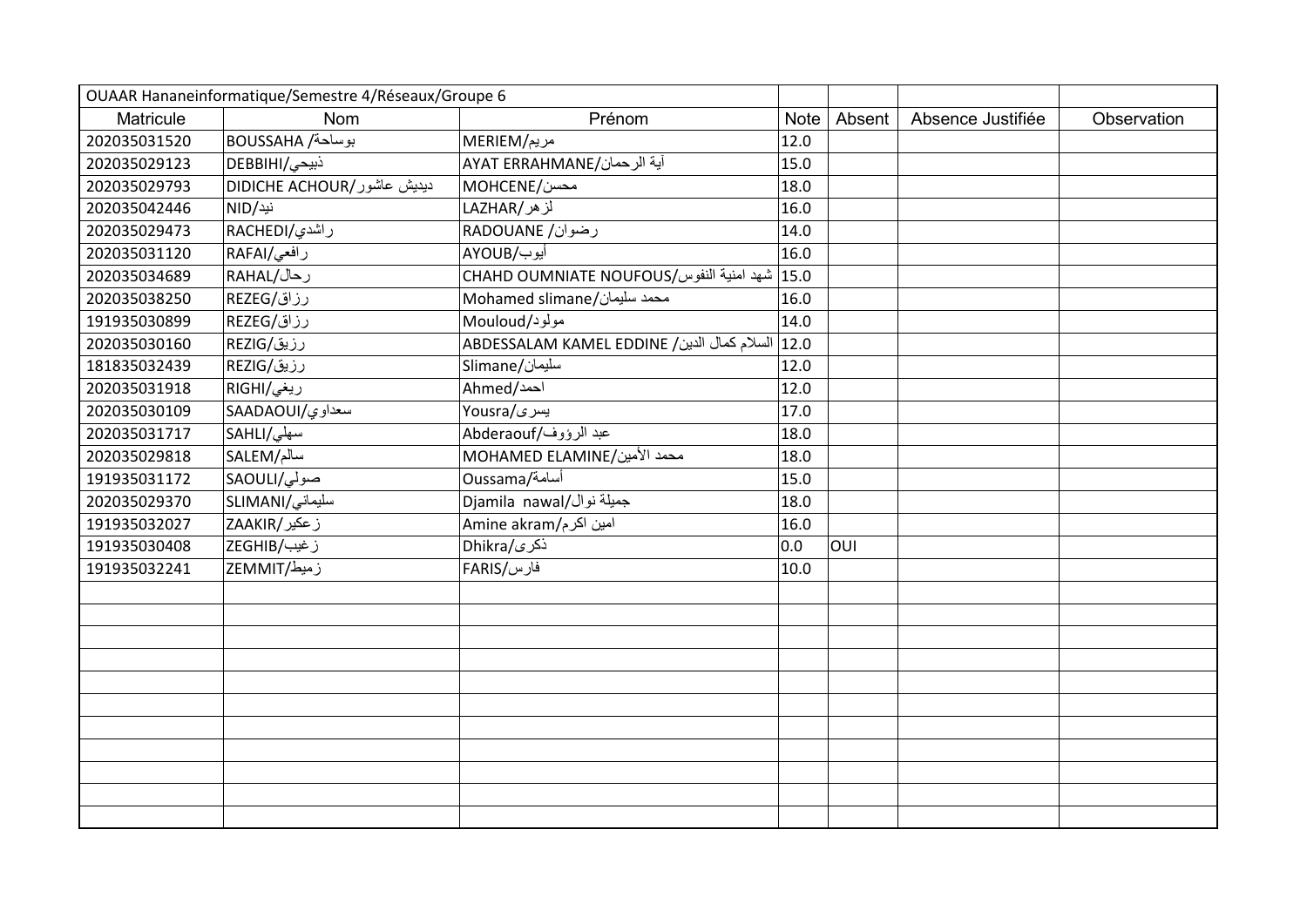ZERNADJI Tarekinformatique/Semestre 4/Réseaux/Groupe 7

| Matricule    | Nom                                                     | Prénom                                  | <b>Note</b> | Absent |
|--------------|---------------------------------------------------------|-----------------------------------------|-------------|--------|
| 181835034564 | شهباوى/CHAHBAOUI                                        | يونس عبد القدوس/YOUNES-ABDELKHOUDOUSS   | 0.0         | OUI    |
| 202035042904 | شهی/CHAHBI                                              | عبد القادر/ABDELKADER                   | 0.0         | OUI    |
| 181935027505 | شبيلى/CHEBILI                                           | YASMINE NOUR EL HOUDA/دياسمين نور الهدى | 8.25        |        |
| 202035031978 | شمار/CHEMMAR                                            | شهرزاد/ CHAHRAZED                       | 5.5         |        |
| 202035029670 | شنة/CHENNA                                              | عبد الرؤوف/ABDERRAOUF                   | 12.0        |        |
| 191935035339 | شراد/CHERAD                                             | أنفال/ANFAL                             | 5.0         |        |
| 191935032346 | شرقی/CHERGUI                                            | Meissoune/میسون                         | 5.75        |        |
| 202035029752 | شريفي/CHERIFI                                           | قاسم/Kacem                              | 14.5        |        |
| 202035037888 | شيبة/CHIBA                                              | احمد تقى الدين/Ahmed taki eddine        | 12.0        |        |
| 191935030856 | شيحة/CHIHA                                              | مريم/MERIEM                             | 0.0         | OUI    |
| 202035036422 | شيتور/CHITOUR                                           | Nour elhouda/نور الهدى                  | 0.0         | OUI    |
| 202035038071 | شوق)/CHOUGUI                                            | طه الأمين/TAHA EL AMINE                 | 0.0         | OUI    |
| 202035034595 | ضحوة/DHAHOUA                                            | انصاف/INSAF                             | 12.5        |        |
| 202035037028 | صیاد/SAYAD                                              | مروة/MAROUA                             | 7.5         |        |
| 181835032416 | سيدهم/SIDHOUM                                           | سفيان محى الدين/SOFIANE MOHIEDDINE      | 0.0         | OUI    |
| 202035031633 | ياسر المهدي/YASSER EL MAHDI صوالح محمد/SOUALAH MOHAMMED |                                         | 13.5        |        |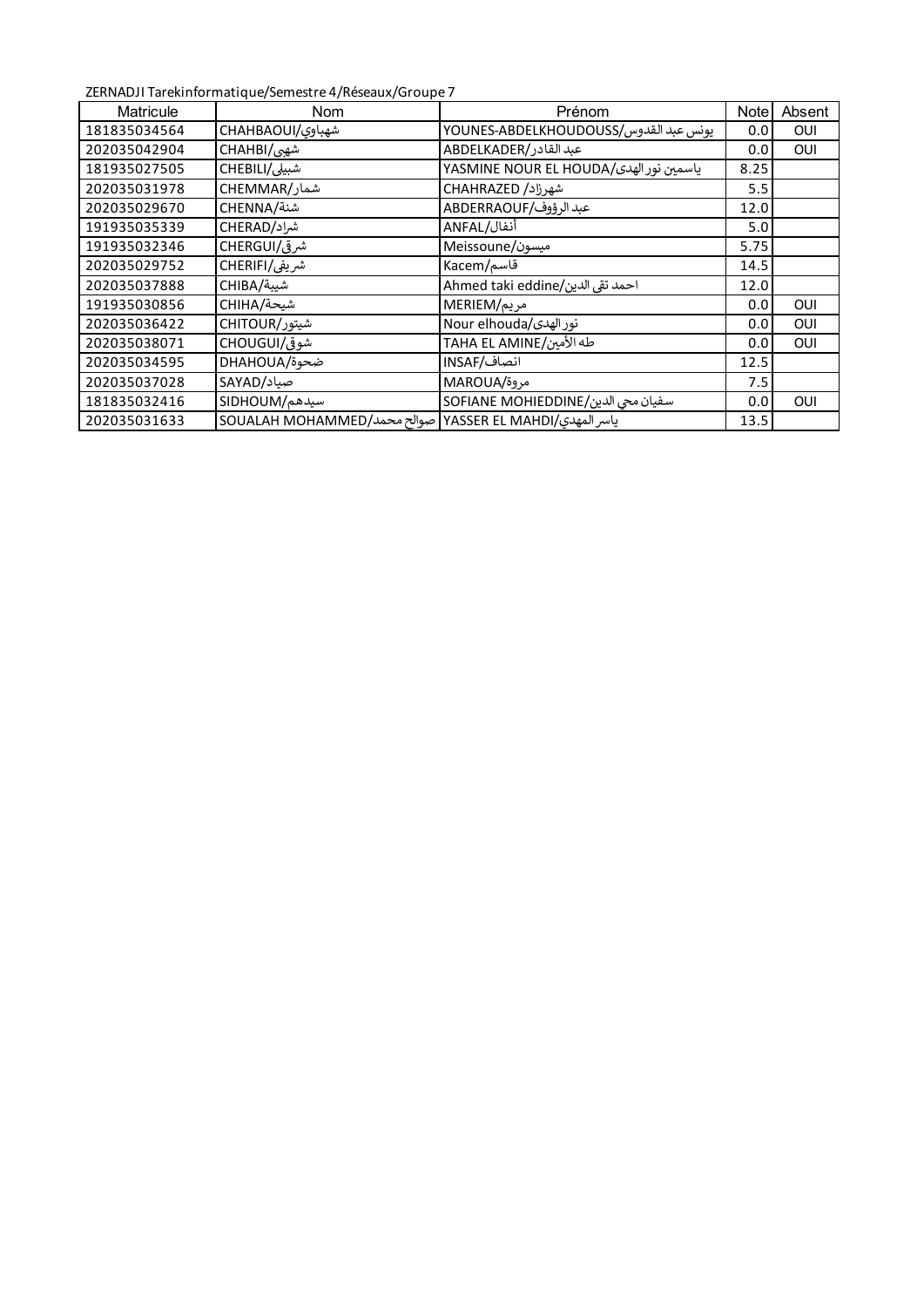| OUAAR Hananeinformatique/Semestre 4/Réseaux/Groupe 8 |                         |                             |             |        |                   |             |
|------------------------------------------------------|-------------------------|-----------------------------|-------------|--------|-------------------|-------------|
| Matricule                                            | <b>Nom</b>              | Prénom                      | <b>Note</b> | Absent | Absence Justifiée | Observation |
| 202035030068                                         | عبة/ABBA                | هيثم/HAITHEM                | 16.0        |        |                   |             |
| 202035036144                                         | عباسی/ABBASSI           | أمينة/AMINA                 | 10.0        |        |                   |             |
| 202035042878                                         | عباسی/ABBASSI           | تبرة/TEBRA                  | 16.0        |        |                   |             |
| 202035031571                                         | عبد الله/ABDALLAH       | نصر الله/NASRALLAH          | 0.0         | OUI    |                   |             |
| 202035035685                                         | عبد اللاوي/ABDALLAOUI   | ایناس/Ines                  | 10.0        |        |                   |             |
| 181835053734                                         | عبد الباقي/ABDELBAKI    | Mohammed/محمد               | 0.0         | OUI    |                   |             |
| 202039079436                                         | عبد اللاوي/ABDELLAOUI   | أبو نصر/ABOUNESR            | 11.0        |        |                   |             |
| 191935031993                                         | عدائكة/ADAIKA           | إنصاف/INSAF                 | 16.0        |        |                   |             |
| 191935038835                                         | عدوان/ADOUANE           | أمانى/AMANI                 | 14.0        |        |                   |             |
| 191935030667                                         | عدوان/ADOUANE           | OKBA/عقبة                   | 18.0        |        |                   |             |
| 191935030891                                         | عدوكة/ADOUKA            | MOUNDHER/منذر               | 16.0        |        |                   |             |
| 202035029538                                         | عامري/AMRI              | سامر/SAMER                  | 14.0        |        |                   |             |
| 202035029645                                         | MEGHERBI/مغربی          | Douha/ضحى                   | 16.0        |        |                   |             |
| 202035033125                                         | رحمة/RAHMA              | ياسمين/YASMINE              | 18.0        |        |                   |             |
| 202035037589                                         | طبی/TABBI               | بشير/BACHIR                 | 14.0        |        |                   |             |
| 202035033034                                         | طبی عنانی/ TABBI ANNENI | نسرين/Nesrine               | 18.0        |        |                   |             |
| 191935030164                                         | طهراوي/TAHRAOUI         | أرسلان خالد/Arcelane khaled | 16.0        |        |                   |             |
| 202035031079                                         | طهراوي/TAHRAOUI         | أسماء/ASMA                  | 15.0        |        |                   |             |
| 202035034699                                         | طايق/TAYEG              | صفاء/SAFA                   | 18.0        |        |                   |             |
| 202035035690                                         | طرشة/TERCHA             | جيهان/JIHANE                | 18.0        |        |                   |             |
| 181835032174                                         | طينة/TINA               | الياس/ILYES                 | 14.0        |        |                   |             |
| 191935030538                                         | طينة/TINA               | <b>SOUNDOUS/سندس</b>        | 14.0        |        |                   |             |
| 202035032872                                         | طواهري/TOUAHRI          | عائشة/Aicha                 | 12.0        |        |                   |             |
| 191935030399                                         | طورش/TOURECHE           | دنیا/Dounia                 | 0.0         | OUI    |                   |             |
|                                                      |                         |                             |             |        |                   |             |
|                                                      |                         |                             |             |        |                   |             |
|                                                      |                         |                             |             |        |                   |             |
|                                                      |                         |                             |             |        |                   |             |
|                                                      |                         |                             |             |        |                   |             |
|                                                      |                         |                             |             |        |                   |             |
|                                                      |                         |                             |             |        |                   |             |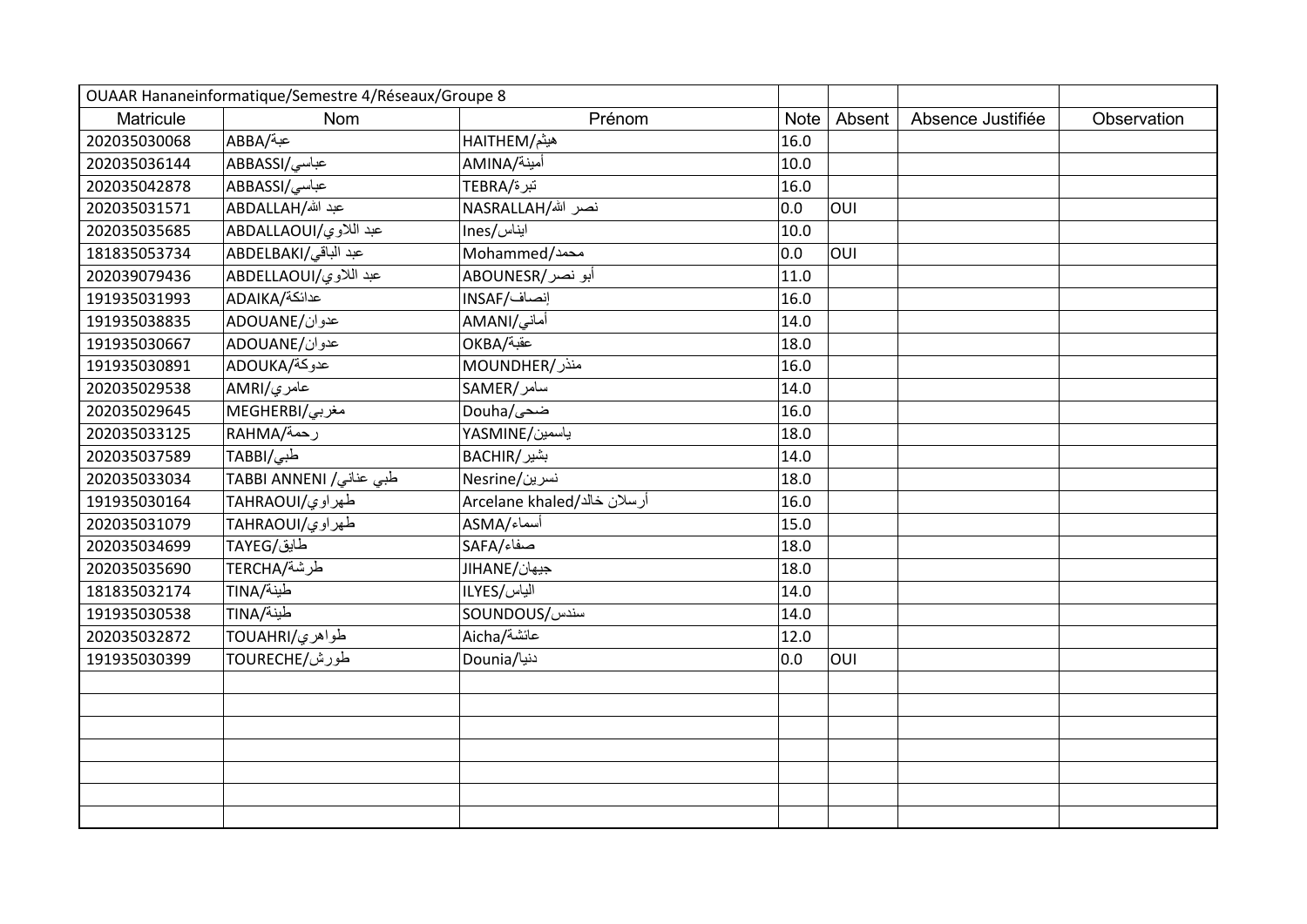| OUAAR Hananeinformatique/Semestre 4/Réseaux/Groupe 9 |                            |                                     |      |        |                   |             |
|------------------------------------------------------|----------------------------|-------------------------------------|------|--------|-------------------|-------------|
| Matricule                                            | <b>Nom</b>                 | Prénom                              | Note | Absent | Absence Justifiée | Observation |
| 202035037593                                         | عشور/ACHOUR                | شيماء/Chaima                        | 16.0 |        |                   |             |
| 202035029556                                         | علوى/ALOUI                 | سلسبيل/Selsabil                     | 14.0 |        |                   |             |
| 191935036327                                         | عميري/AMIRI                | Adem abdelkouddous/آدم عبد القدوس   | 18.0 |        |                   |             |
| 191935033621                                         | عويسي/AOUISSI              | سید علی/Sid ali                     | 12.0 |        |                   |             |
| 181835032054                                         | عونالي/AOUNALI             | أسامة/Essama                        | 0.0  | OUI    |                   |             |
| 181835034269                                         | عريوات/ARIOUAT             | زكرياء/Zakaria                      | 18.0 |        |                   |             |
| 202035029552                                         | عزر <i>ي/</i> AZRI         | Soufiane/سفيان                      | 18.0 |        |                   |             |
| 202035030291                                         | بوستة/BOUCETTA             | إيمان/Imèn                          | 14.0 |        |                   |             |
| 202035033120                                         | فرحات/FERHAT               | Mouadh/معاذ                         | 18.0 |        |                   |             |
| 191935032707                                         | فرحاتی/ FERHATI            | سلسبيل/ Selsabil                    | 16.0 |        |                   |             |
| 191935036535                                         | فراجى/FERRADJI             | lmad/عماد                           | 18.0 |        |                   |             |
| 202035030062                                         | فتح الله/FETHALLAH         | هناء/Hana                           | 14.0 |        |                   |             |
| 202035029343                                         | غمري/GHAMRI                | بلال/Bilal                          | 18.0 |        |                   |             |
| 191935030171                                         | غانمی/ GHANEMI             | Oussama/أسامة                       | 10.0 |        |                   |             |
| 191935038618                                         | غباش/GHEBACHE              | درین/Darine                         | 18.0 |        |                   |             |
| 181835036738                                         | غضيفي/ GHEDHAIF            | خالد/Khaled                         | 14.0 |        |                   |             |
| 202035029350                                         | غندير مبروك/GHENDIRMABROUK | بن علية/ Ben alia                   | 16.0 |        |                   |             |
| 181835041681                                         | غريب/GHERAIEB              | ریان/Raiane                         | 0.0  | OUI    |                   |             |
| 202035031581                                         | غربی/GHERBI                | نور الإيمان/NOUR ELIMAN             | 18.0 |        |                   |             |
| 191935036534                                         | غرد/GHERD                  | عصام/Issam                          | 14.0 |        |                   |             |
| 202035031725                                         | غضبان/GHODBANE             | Mohamed imad eddine/محمد عماد الدين | 17.0 |        |                   |             |
|                                                      |                            |                                     |      |        |                   |             |
|                                                      |                            |                                     |      |        |                   |             |
|                                                      |                            |                                     |      |        |                   |             |
|                                                      |                            |                                     |      |        |                   |             |
|                                                      |                            |                                     |      |        |                   |             |
|                                                      |                            |                                     |      |        |                   |             |
|                                                      |                            |                                     |      |        |                   |             |
|                                                      |                            |                                     |      |        |                   |             |
|                                                      |                            |                                     |      |        |                   |             |
|                                                      |                            |                                     |      |        |                   |             |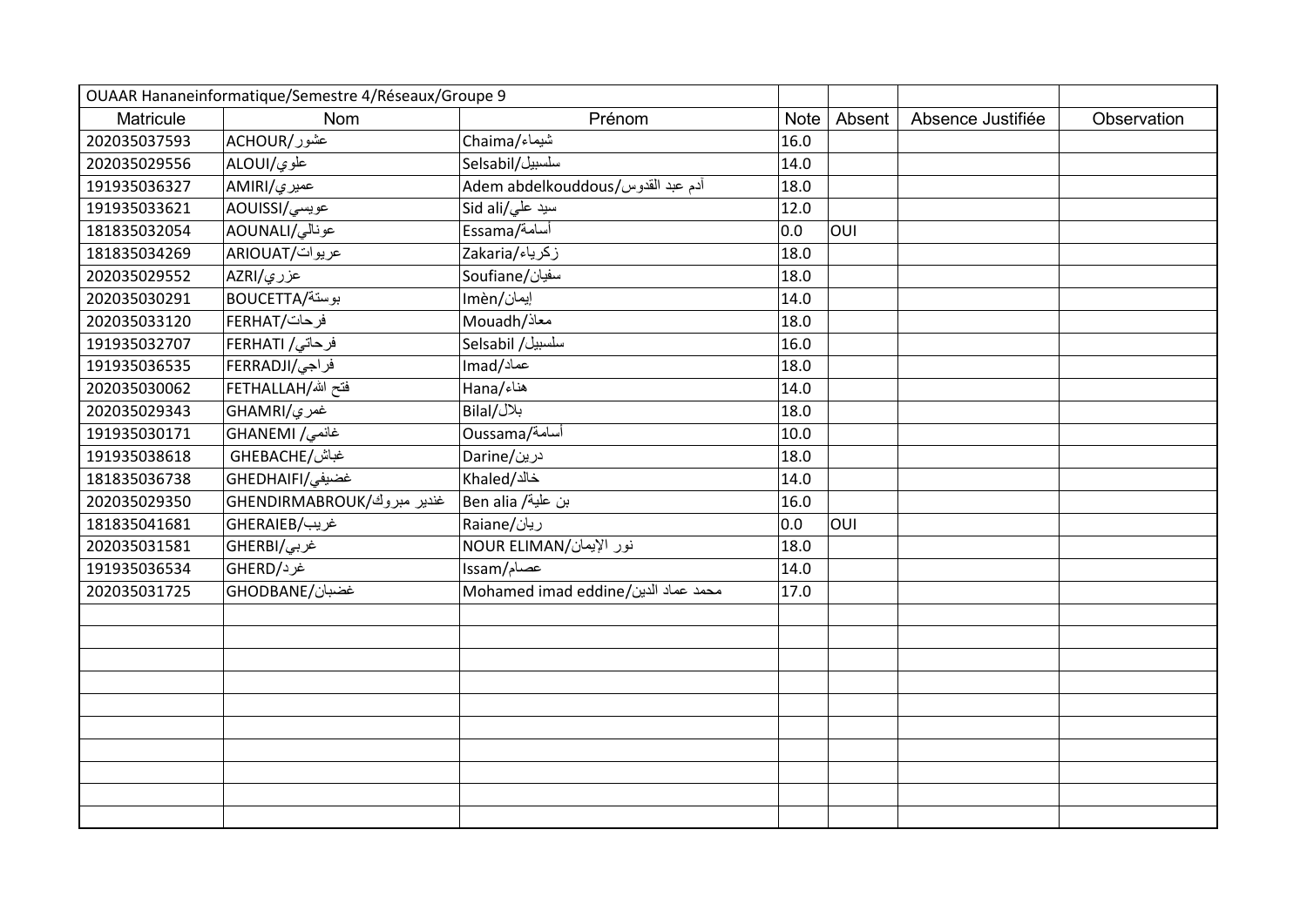BENAMEUR Sabrinainformatique/Semestre 4/Réseaux/Groupe10

| <b>Matricule</b> | <b>Nom</b>                   | Prénom                               | <b>Note</b> | Absent |
|------------------|------------------------------|--------------------------------------|-------------|--------|
| 202035031499     | فرحى/FARHI                   | Mohamed zoubir/محمد زويير            | 11.5        |        |
| 202035038023     | قمار/GAMAR                   | وائل عبد العزيز/Wail abdlaziz        | 14          |        |
| 202035031108     | قرطی/GARTI                   | أنفال/Anfal                          | 15          |        |
| 202035037164     | قاسمی/GASMI                  | تینهنان/Thinhinane                   | 13          |        |
| 181835032424     | قواسم/GOUACEM                | سلسبيل/Salsabil                      |             |        |
| 202035029877     | قریدی/GRIDI                  | MOHAMED YAKOUB/محمد يعقوب            | 14.5        |        |
| 202035043047     | قدوح/GUEDDOUH                | فؤاد/Fouad                           | 17          |        |
| 181835034560     | قرباعی/GUERBAAI              | يعقوب/Yaaqoub                        |             |        |
| 202035031125     | إسلام/Islem  قصباية/GUESBAYA |                                      | 16.5        |        |
| 191935037640     | قتال/GUETTAL                 | سلسبيل/Salsabil                      | 16.5        |        |
| 202035031102     | قتاله/GUETTALA               | أميمة/Omayma                         | 18.5        |        |
| 202035042298     | قجوج/KADJOUDJ                | عبدالرحمان/Abderrahmane              | 14          |        |
| 202035034655     | قادری/KADRI                  | ریاض/ RIAD                           |             |        |
| 202035033122     | كحول/KAHOUL                  | هيثم سراج الدين/Haithem siradjeddine | 15.5        |        |
| 181835032841     | كزار/KAZAR                   | مصطفى أمير/Mostafa Amir              |             |        |
| 202039079477     | قشار/KECHAR                  | مصطفى/Mustafa                        | 13.25       |        |
| 181839070804     | قيدوس/KIDOUS                 | وئام/Ouiam                           | 14.25       |        |
| 191935034731     | قويدرى/KOUIDRI               | ابتهال/Ibtihal                       |             |        |
| 202035030367     | لحول/LAHOUEL                 | هاجر/Hadjer                          | 17          |        |
| 191939083514     | لحرش/LAHRECHE                | Hamza/حمزة                           | 16.25       |        |
| 202035033693     | لصطب/LASTAB                  | انفال/Anfal                          | 14          |        |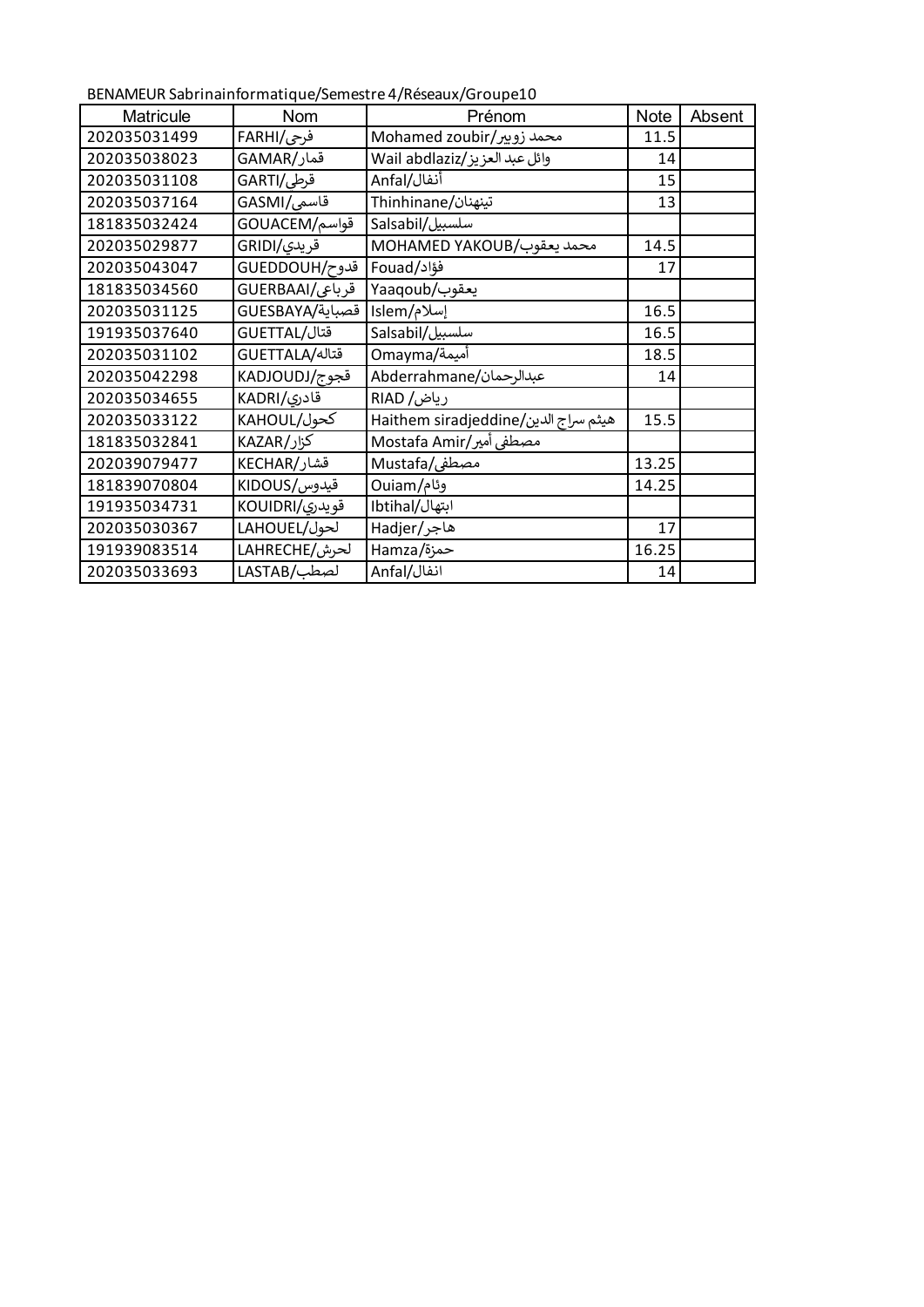ZERNADJI Tarekinformatique/Semestre 4/Réseaux/Groupe 11

| <b>Matricule</b> | <b>Nom</b>                  | Prénom                               | <b>Note</b> | Absent |
|------------------|-----------------------------|--------------------------------------|-------------|--------|
| 202039067811     | عماری/AMMARI                | مروة/Marwa                           | 5.0         |        |
| 202035029631     | خضراوى/KHADRAOUI            | صبرين/SABRINE                        | 11.5        |        |
| 202035032959     | لعجال/LAADJAL               | Mabrouk abdelmoumen/مبروك عبد المؤمن | 13.0        |        |
| 202035044215     | لعياضي/LAIADHI              | مرزاقة/Merzaka                       | 17.5        |        |
| 191935030846     | لعمامرة/LAMAMMRA            | مريم/Meriem                          | 7.0         |        |
| 202035031070     | لعمورى/LAMOURI              | أحمد عبد السلام/Ahmed abdesselam     | 12.25       |        |
| 191935031107     | لعمري/LAMRI                 | سجى/Sadja                            | 4.75        |        |
| 202035037600     | لعنانى/LANANI               | غفران/Ghoufrane                      | 15.5        |        |
| 161635043572     | ماضی/MADHI                  | ياسمين/Yasmin                        | 0.0         | OUI    |
| 171735043531     | مدوری/MEDDOURI              | Mourad/مراد                          | 0.0         | OUI    |
| 191935031213     | مغربی/MEGHERBI              | Sara anghem/سارة انغام               | 10.5        |        |
| 202035036407     | MEKHATRIA/مخاطرية           | خديجة/Khedidja                       | 14.5        |        |
| 202035031098     | مرارهمی/MERARHEMI           | أميرة/Amira                          | 10.0        |        |
| 202035029375     | مرزوق/MERZOUG               | جيهان/Djihane                        | 11.25       |        |
| 202035029321     | مغزي لعرافي/MGHEZZI LARAFI  | ایناس/Ines                           | 13.5        |        |
| 191935030893     | مغزي العرافي/MGHEZZI LARAFI | منذر/Moundher                        | 8.5         |        |
| 191935030422     | MOHAMMEDI /محمدی/           | رباب/Rabab                           | 15.0        |        |